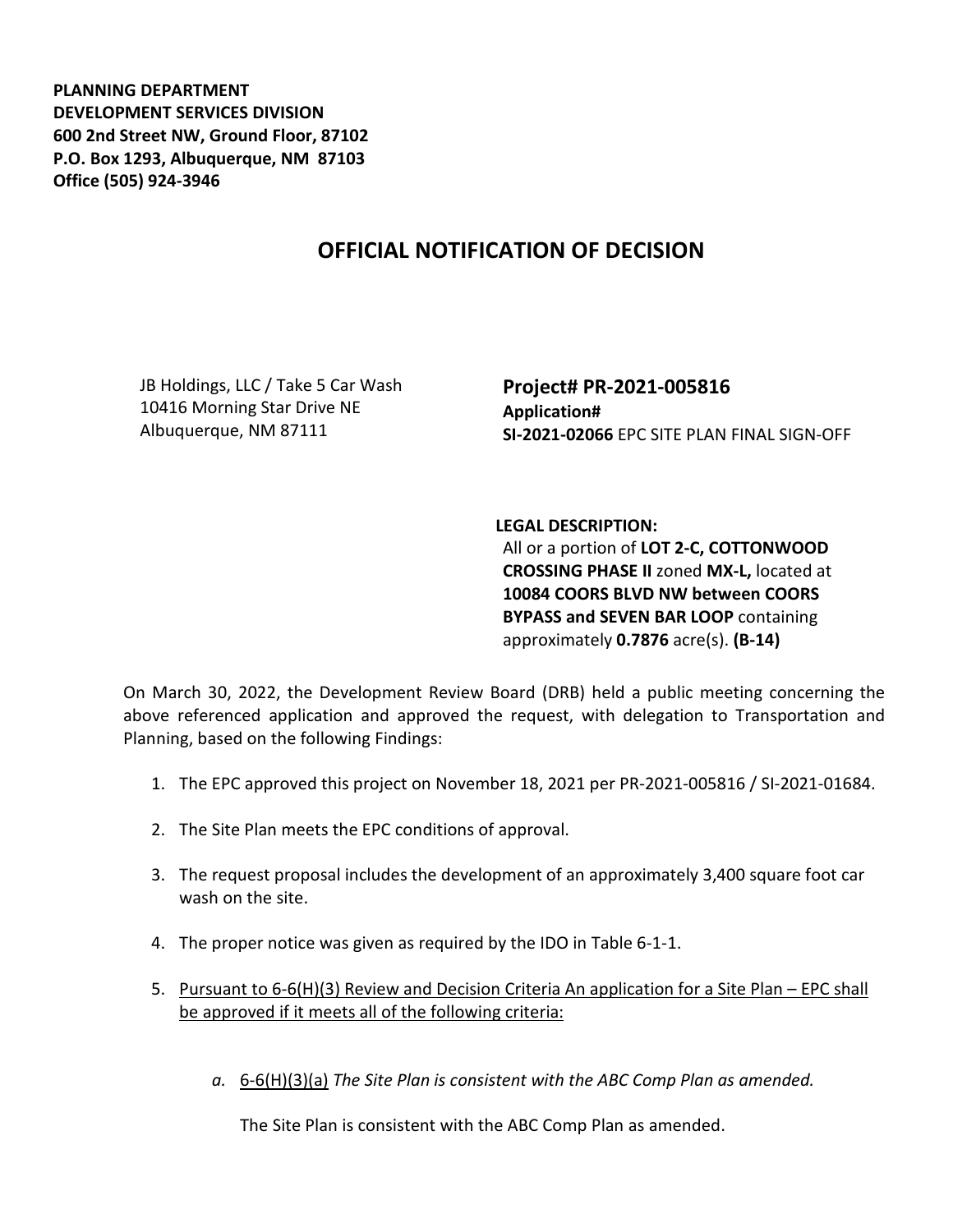*b.* 6-6(H)(3)(b) *The Site Plan is consistent with any applicable terms and conditions in any previously approved NR-SU or PD zoning covering the property and any related development agreements and/or regulations.* 

The site is zoned MX-L, future development must be consistent with the underlying zoning.

*c.* 6-6(H)(3)(c) *The Site Plan complies with all applicable provisions of this IDO, the DPM, other adopted City regulations, and any terms and conditions specifically applied to development of the property in a prior permit or approval affecting the property.* 

The features and improvements depicted on the Site Plan must meet the IDO requirements.

*d.* 6-6(H)(3)(d) *The City's existing infrastructure and public improvements, including but not limited to its street, trail, drainage, and sidewalk systems, have adequate capacity to serve the proposed development, and any burdens on those systems have been mitigated to the extent practicable.* 

The site has access to a full range of urban services including utilities, roads and emergency services. A Traffic Impact Study was not required.

*e.* 6-6(H)(3)(e) *The application mitigates any significant adverse impacts on the surrounding area to the maximum extent possible.* 

The Landscape Plan complies with 5-6(D)(1)(c) of the IDO regarding street trees, and provides landscaping that complies with 5-6(D) of the IDO regarding street frontage landscaping.

6. An Infrastructure List was approved with the Site Plan. A Financial Guaranty/Infrastructure Improvements Agreement (IIA) must be approved and recorded.

## **Conditions:**

- 1. Final sign-off is delegated to Transportation for clearing up the sidewalk details ramp and infrastructure within the ROW as well as the calling out of striping notes for the channelization of traffic onto Coors Bypass.
- 2. Final sign-off is delegated to Planning for Plan sheets to be sealed and signed by a design professional, application number be added to the Site Plan, Solid Waste signature, and the recorded IIA.